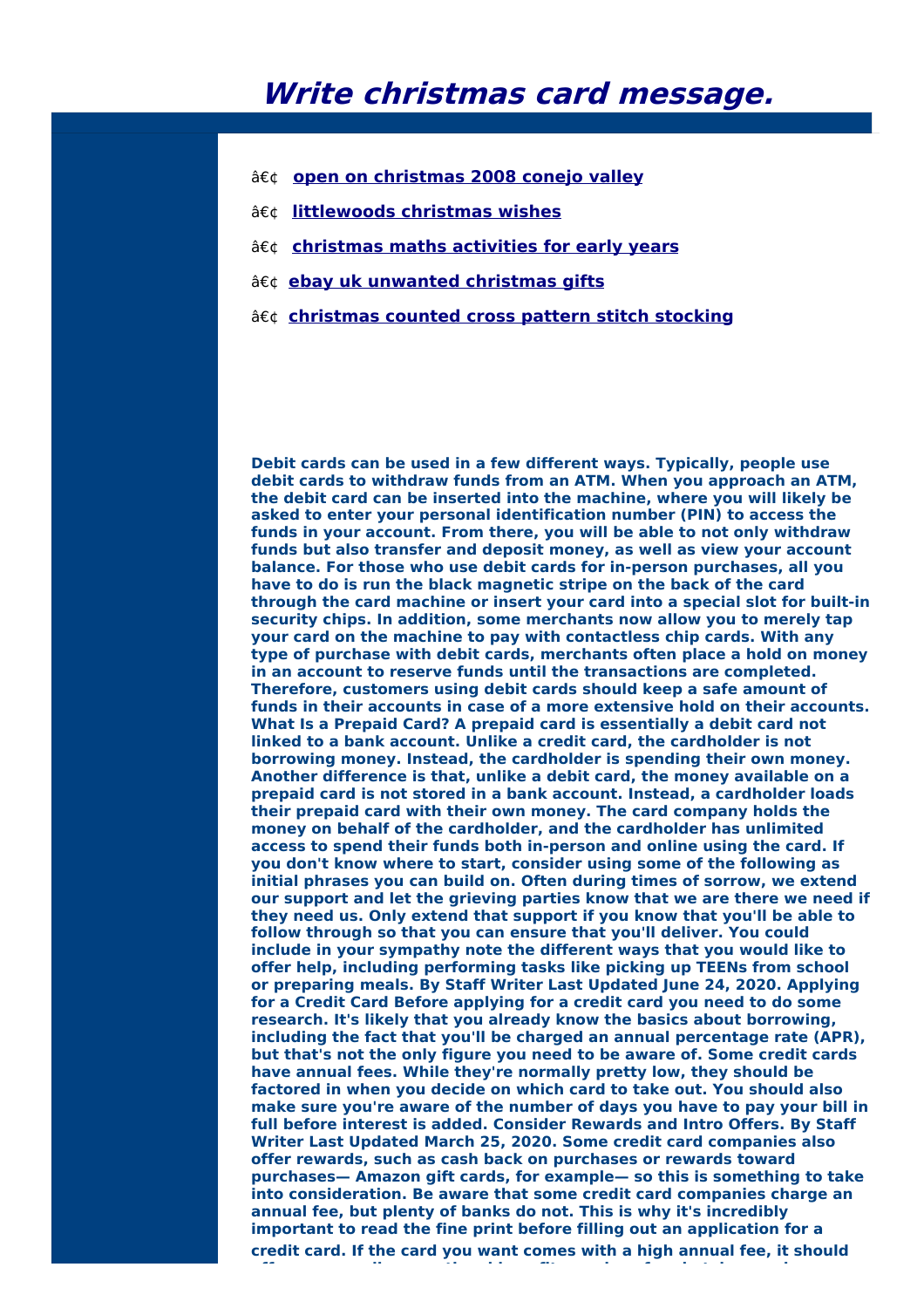**offer some really exceptional benefits, such as free hotel upgrades or higher percentages of cash back. 2020 Hyundai Santa Fe: Raising the Bar for Driver Safety. Christmas Gnomes and Zombie Horses: Meet the Mythical Creatures of Global Holiday Folklore. There are various ways to pay when shopping or sending money to friends and family in the modern age. In addition to cash or credit, there is Google Pay, Apple Pay, PayPal, Venmo, and CashApp. With all of the new options, it can be easy to forget about some older payment methods. Many overlook prepaid cards, but they're an excellent way to make shopping easier and improve spending control. The wording is really up to you but make sure you write from the heart. Don't feel the need to put too much information in. Most people receiving the note will be happy enough that they got one. They won't need to read an essay from you expressing gratitude unless the friend or family member really went out of their way to assist you in a time of great need. Keep it simple and the gesture will be appreciated. Stop Line 3: How Indigenous Leaders & Water Protectors Are Fighting Against Destructive Pipelines. It's pretty simple to get a debit card. People can typically purchase prepaid cards or gift cards at grocery stores or convenience stores using cash or check. The steps to get a check card can be a little more detailed but not too complicated either. What Do Critics Think of the 2021 Toyota Highlander?. Determine Your Eligibility Before you apply for a green card in the U.S., you should make sure you're eligible to receive one. Many immigrants qualify through their family or employers. For example, the spouse of a U.S. citizen or permanent resident can apply for residency based on that criteria. A notable university professor can also apply based on his expertise and employment status. Other eligibility groups include refugees, asylum seekers and victims of human trafficking. Abandoned minors, religious workers and members of the media can also apply for green cards. The U.S. Citizenship and Immigration Services (USCIS) website has a complete list of eligible categories. But eligibility does not automatically guarantee approval. You still have to complete the application process. Get Down to Business: Tips for Working from Home Effectively. How Does the GMC Sierra 1500 Compare to Other Trucks?. What 2021's Extinct Animals List Tells Us About Wildlife Conservation. Once the loaded amount is reached, the cardholder can call the card company or initiate an online transaction to reload the card. The process then starts over and repeats itself until the card's expiration date. Once the card expires, getting another prepaid card can be as simple as asking the card company for a replacement or buying a new prepaid card. (Non-reloadable cards should be destroyed after all funds are used.) How to Get a Prepaid Card. Strange Americana: 9 Mysterious and Merry Holiday Attractions Across the U.S. A credit score below 580 is considered poor, 580-669 is considered fair, 670-739 is classified as good, 740 to 799 hits the level of very good and 800 to 850 is exceptional. On the low end of the spectrum, if your score is poor, it doesn't mean you won't qualify for a credit card. However, the cards you qualify for may have high yearly fees or high interest rates. Despite their shortcomings, these cards can be used to establish and build your credit when you don't have other better options available. "Losing a loved one is hard, but just know that we are here for you if and when you need us.". Depending on the individual and the amount of research done ahead of time, credit cards can come at a costly price. Some credit cards may have an annual fee ranging from \$30-500 that is automatically taken from your account. The gold and platinum cards will have these higher fees as they also come with more benefits, but even some of the entry cards will have annual fees. Research beforehand what they may be, and if you can apply for a free credit card rather than one that is full of fees. Some prepaid cards are reloadable, and others are non-reloadable. In most cases, a card that is not reloadable is a gift card. For example, there are plenty of gift cards for stores and restaurants set at \$25, \$50, or \$100. You can use open-loop cards anywhere, but they are only intended for temporary use. A closed-loop non-reloadable card is usually a gift card for a specific store. Open-loop, reloadable cards often have more features, such as direct deposits and automatic drafts, so they're utilized similarly to a debit card. "We are so sorry for your loss. Please know that we are here for you at this time.". Stock Market 101: Things You Need to Know. One of the questions on the credit card application will ask for information about**

**your yearly or monthly income. Most of the time, credit card companies won't fact check this information, but it's wise to be honest about your income, not just for the creditor's sake, but for your own. If you're already**